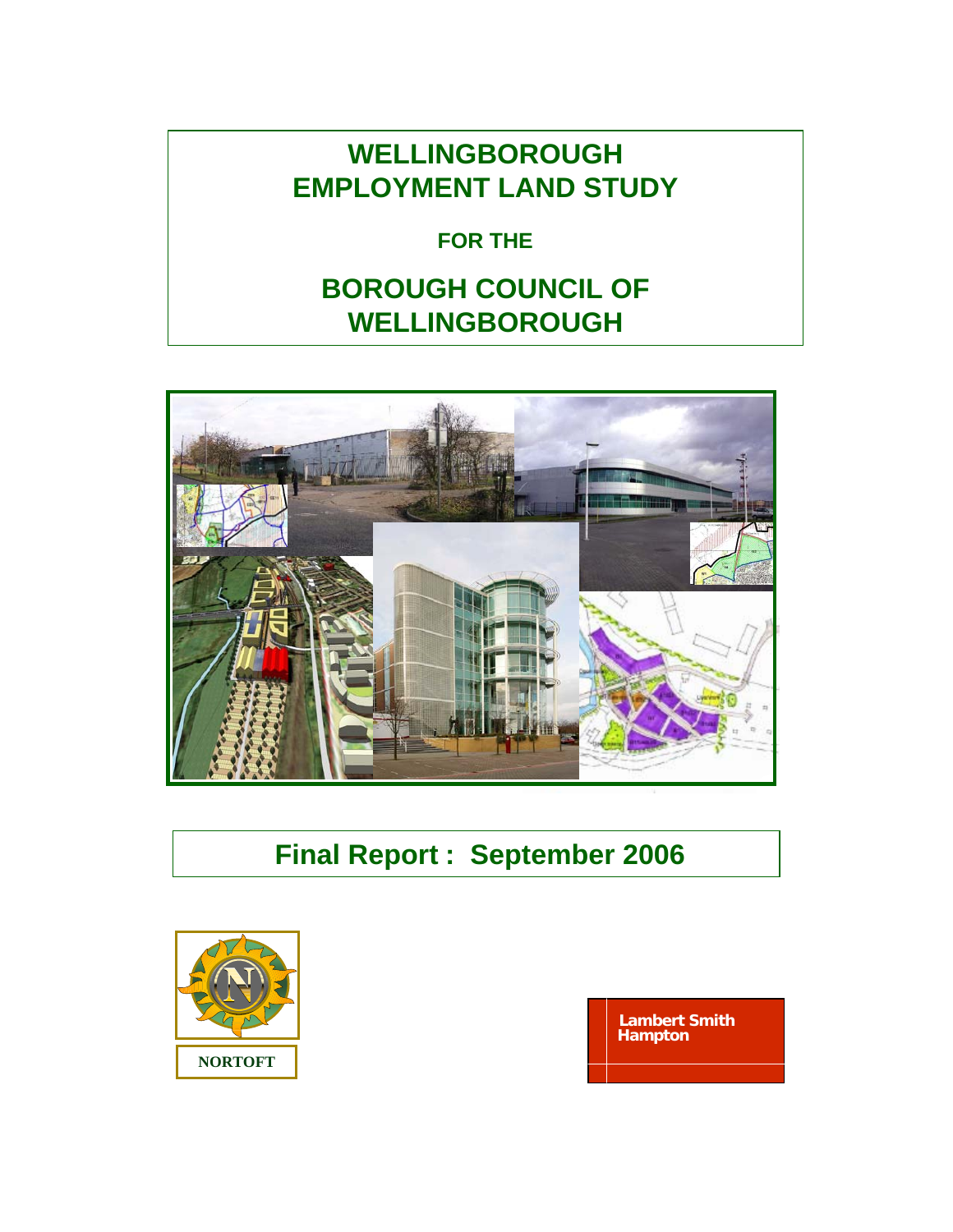### **WELLINGBOROUGH EMPLOYMENT STUDY**

## **CONTENTS**

| <b>Chapter 1: Introduction and Methodology</b>                     |                |  |  |
|--------------------------------------------------------------------|----------------|--|--|
| 1.1 Introduction                                                   | p <sub>5</sub> |  |  |
| 1.2 Context                                                        |                |  |  |
| 1.3 Policy Objectives and Drivers for the New Growth in Employment |                |  |  |
| 1.4 Methodology                                                    | p7             |  |  |
| 1.5 Types of Employment Land                                       |                |  |  |
| 1.6 Market Appraisal and Planning Policy                           | p10            |  |  |
| <b>Chapter 2: Economic Strategy and Planning Policy Drivers</b>    |                |  |  |
| 2.1 Introduction                                                   | p12            |  |  |
| 2.2 Policies and Strategies                                        | p12            |  |  |
| 2.3 Policy and Strategy Drivers                                    | p14            |  |  |
| <b>Chapter 3 : Market Appraisal</b>                                |                |  |  |
| 3.1 Office Market                                                  | p36            |  |  |
| 3.2 Industrial Markets                                             | p44            |  |  |
| 3.4 Distribution Market                                            | p54            |  |  |
| <b>Chapter 4: Site Identification and Assessment</b>               |                |  |  |
| 4.1 Introduction                                                   | p59            |  |  |
| 4.2 Principles for Site identification                             | p60            |  |  |
| 4.3 Identifying Specific Locations                                 | p63            |  |  |
| 4.4 Initial Assessment of Sites                                    | p68            |  |  |
| 4.5 Refinement of sites                                            | p69            |  |  |
| 4.6 Conclusions                                                    | p78            |  |  |
| 4.7 Map: Site Area Boundaries explanation                          | p79            |  |  |
| Map: Town and Wider Sites Locations                                | p80            |  |  |
| Map: Town Centre Sites Locations                                   | p81            |  |  |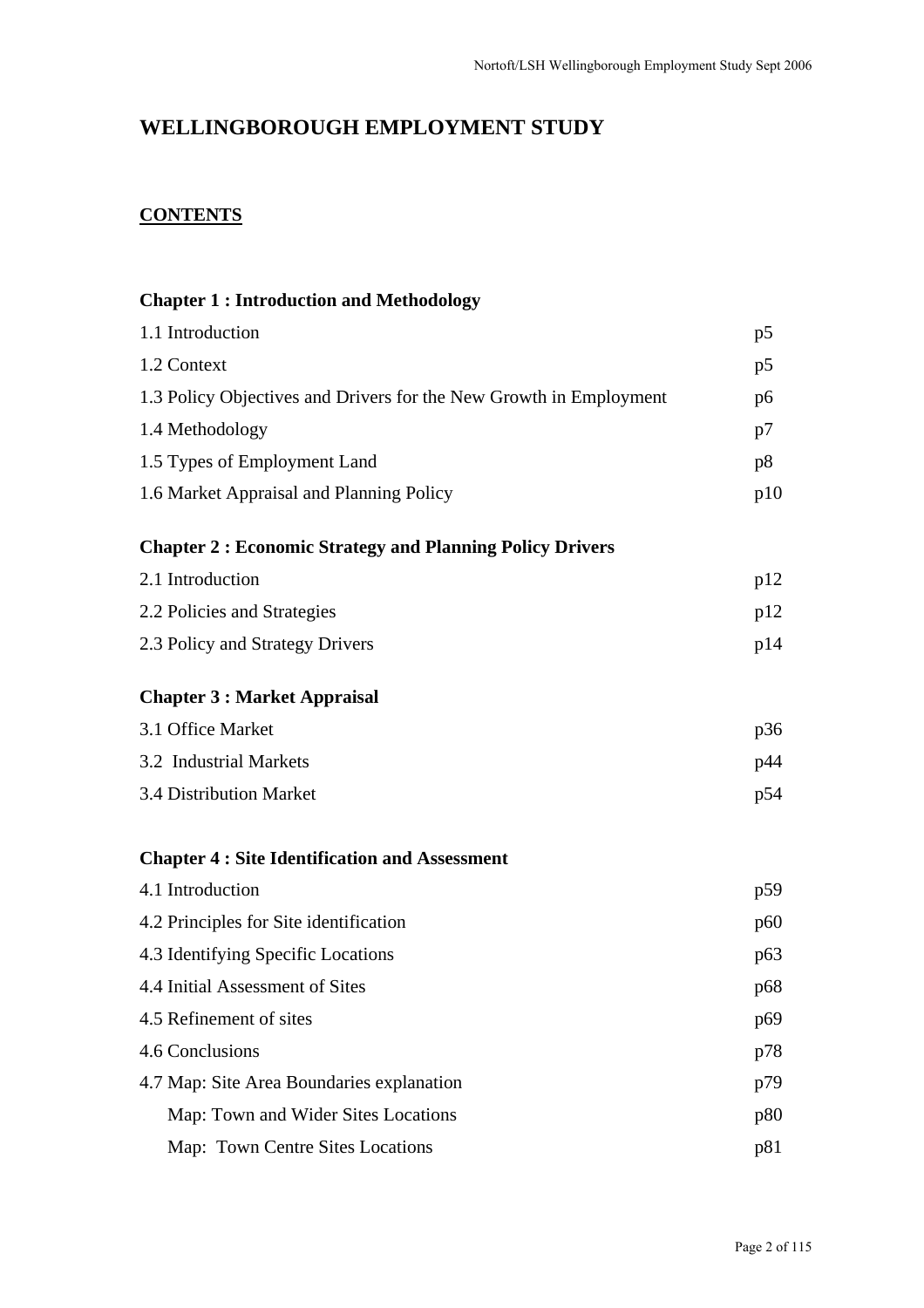### **Chapter 5 : Summary of Key Sites**

| 5.1 Key sites Analysis : Commercial                          | p82 |
|--------------------------------------------------------------|-----|
| 5.2 Key Sites Analysis : Sustainability                      | p86 |
| 5.3 Relative Commercial and Sustainable Deliverability Graph | p89 |
| 5.4 Key Sites Information and Prioritisation Summary Table   | p90 |

### **Chapter 6 : Wider Spatial Planning Conclusions**

| 6.1 Introduction                   | p93 |
|------------------------------------|-----|
| 6.2 Key Outcomes                   | p93 |
| 6.3 Implications of CoPELA (draft) | p96 |

### **Appendix A:**

|  | <b>Abstracts from Key Economic Strategies and Planning Policies</b> | p98 |
|--|---------------------------------------------------------------------|-----|
|  |                                                                     |     |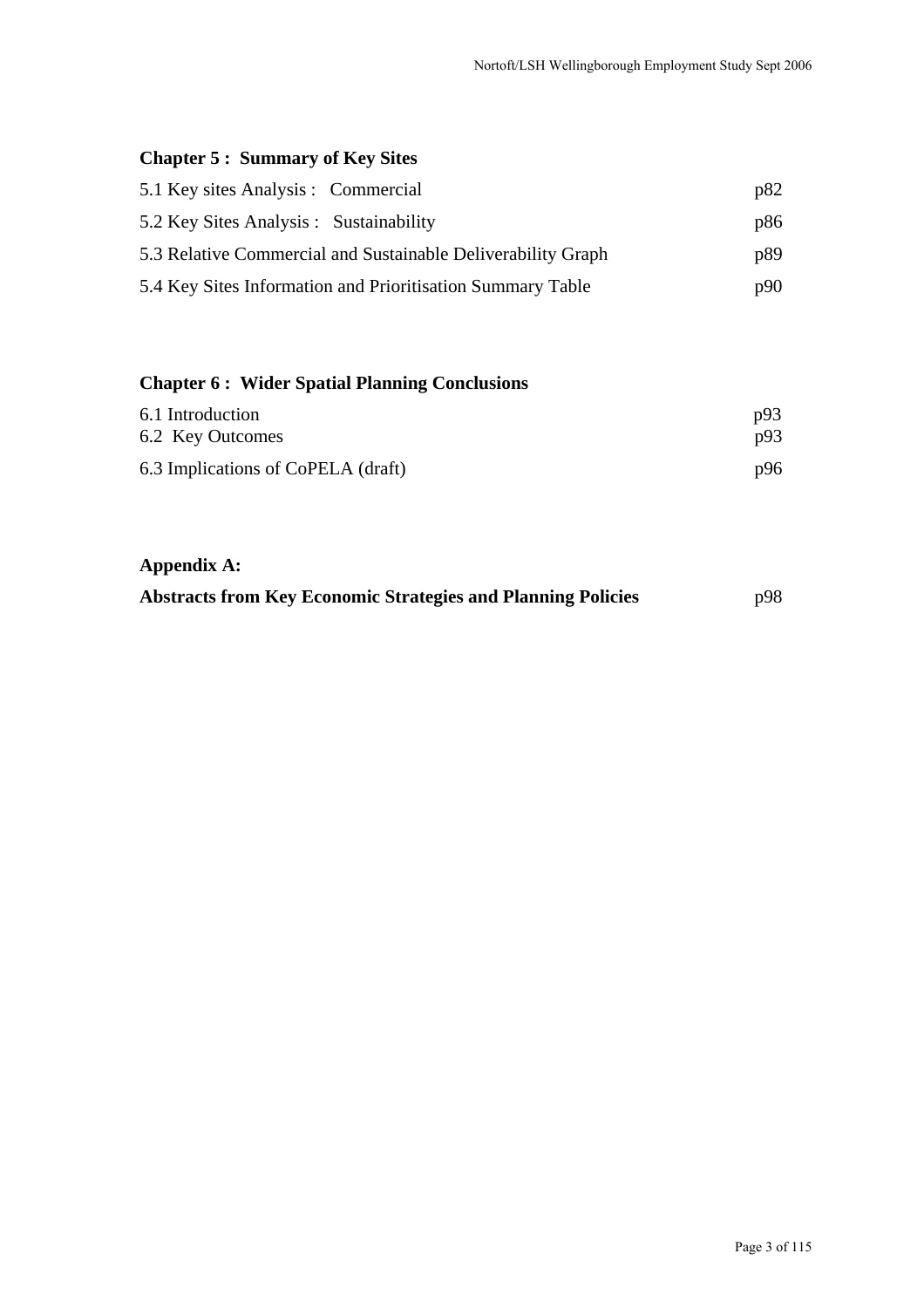# **CHAPTER 1**

## **INTRODUCTION AND METHODOLOGY**

**Prepared by David O'Neil Nortoft Partnerships Ltd**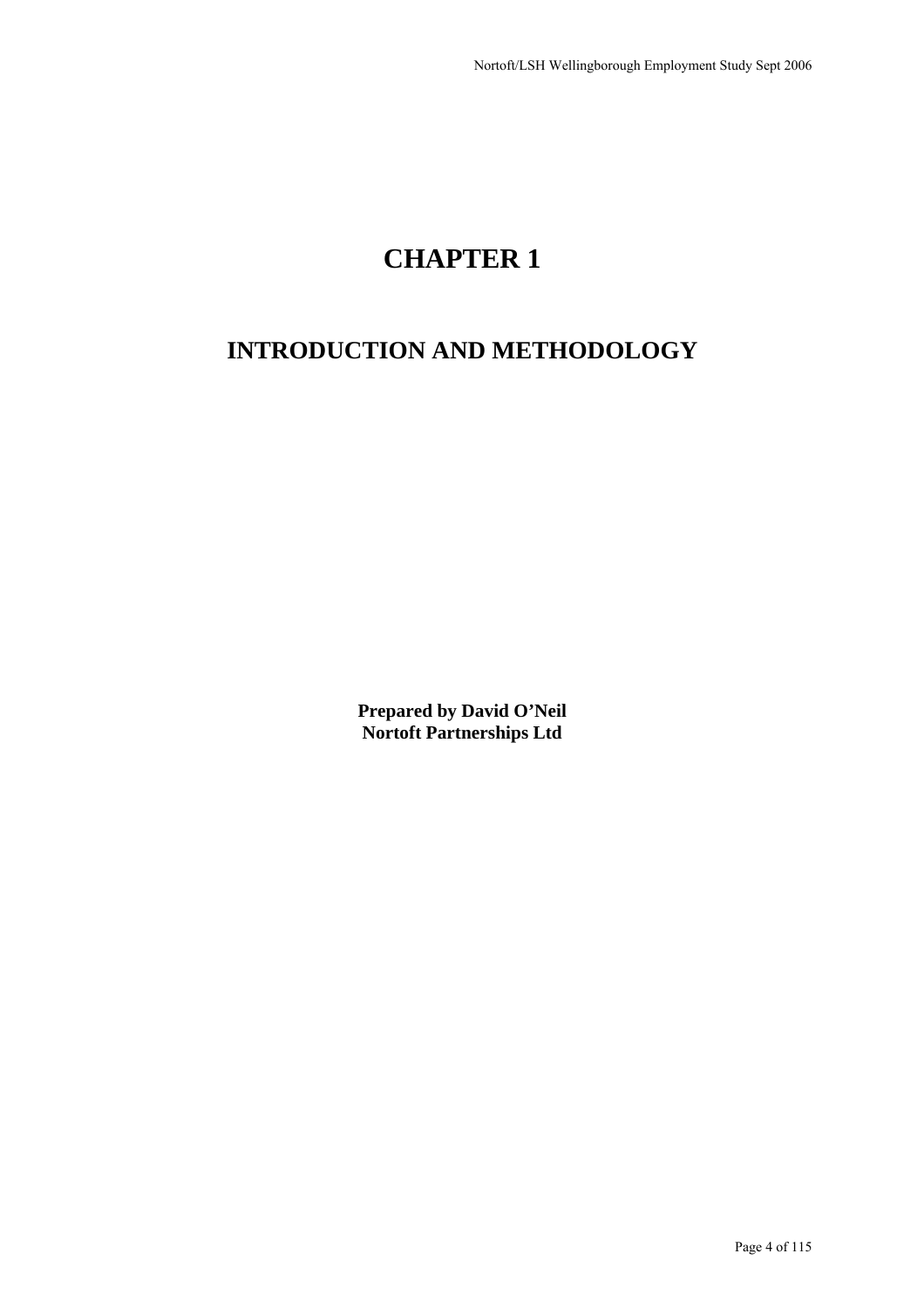### **INTRODUCTION AND METHODOLOGY**

#### **1.1 Introduction**

The Borough Council of Wellingborough (BCW) commissioned Nortoft Partnerships Limited (Nortoft) and Lambert Smith Hampton (LSH) to undertake the identification and assessment of future employment sites as part of the evidence base for the Local Development Framework.

#### **1.2 Context**

The Borough of Wellingborough is an area of 163 sq km situated in the eastern half of Northamptonshire and lies about 65 miles from both London and Birmingham. It is located in the most southern tip of the East Midlands Region.

The population of the Borough is 73,100 and approximately 47,000 live within the urban area and the rest in the rural areas of the Borough. The urban area is surrounded by 19 villages that range in size from Earls Barton (population 5353) and Irchester (population 4807) to Hardwick (population 70) and Strixton (population 32). Much of the Borough remains essentially rural and is primarily comprised of gently undulating farmland.

Wellingborough benefits from good road connections and has a number of key transport corridors. The A45 provides an east-west route and leads directly to junctions 15, 15A and 16 of the M1. The A509 provides a north-south route, which links to the A14 (M1-A1 link) at Kettering, providing a route to the M1 and M6 as well as the East Coast Ports. Wellingborough's railway station is on the Midland Mainline linking it to London, Nottingham, Leicester, Derby, Sheffield, and Leeds. The average journey time to London (St Pancras) is 50 minutes and the station is served by at least 2 trains per hour and up to 4 trains per hour in peak hours.

 Existing sites allocated for employment are identified in the Borough of Wellingborough Local Plan (including the Local Plan Alteration adopted in 2004).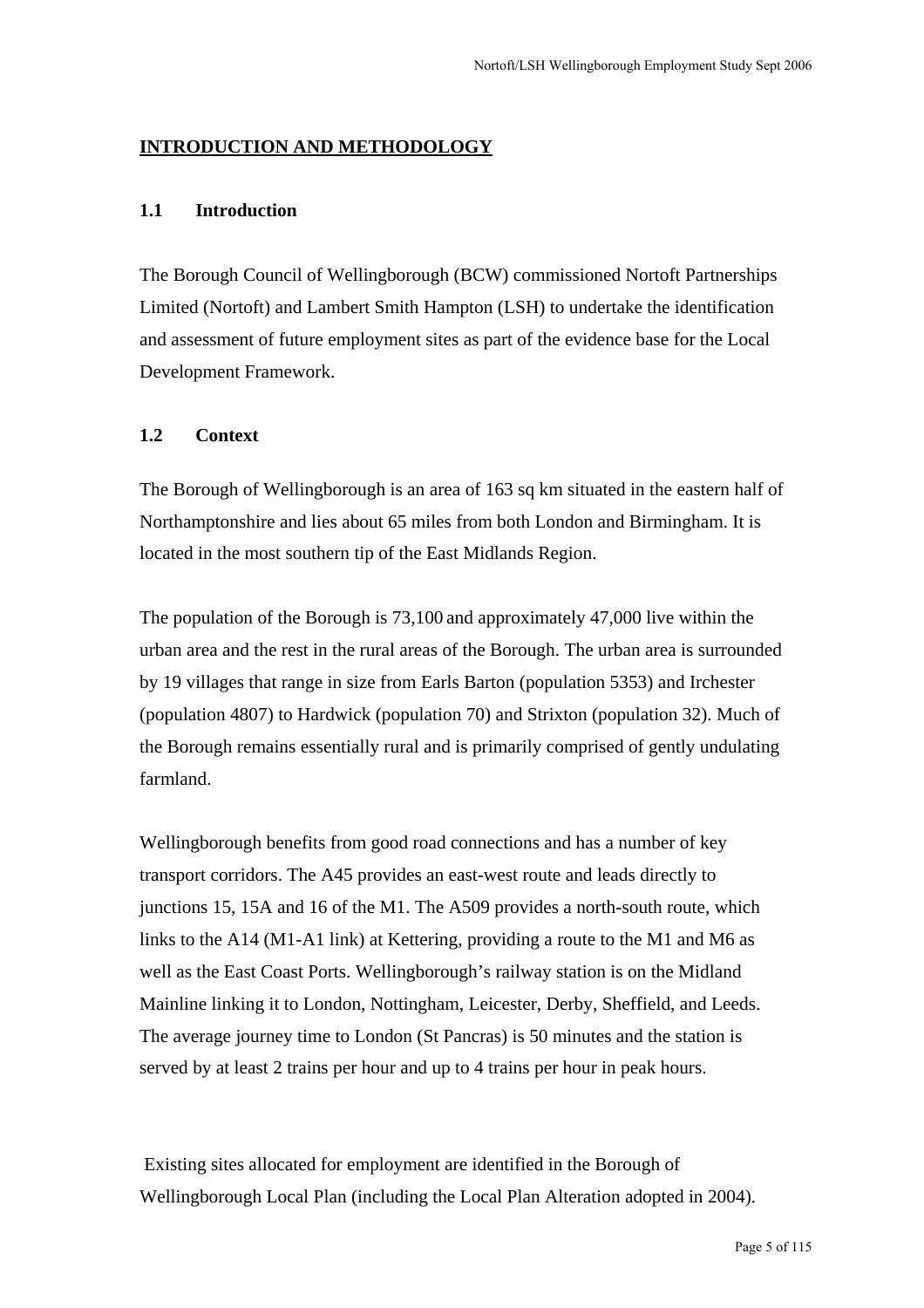This Alteration, which is only 2 years old, focussed on the urban extension for Wellingborough East and the allocation of housing and employment sites within the town. With the advent of major, further new growth and the introduction of a new planning system, the Local Plan will be replaced by Development Plan Documents that form part of the Local Development Framework (LDF). The Core Spatial Strategy is being prepared for the whole of North Northamptonshire by a Joint Planning Unit whilst the Borough Council is preparing a Site Specific Proposals Development Plan Document (DPD) and a Town Centre Area Action Plan.

The need for an employment land review and identification of new sites is needed now, so that it can both better meet current economic development needs, more strategically respond to the needs of the market and feed into the emerging Site Specific Proposals DPD and Town Centre Area Action Plan.

The priority is to be able to provide a robust basis for policy development for the emerging LDF. There is also evidence of market demand found in the fact that major applications that include very substantial elements of employment land may soon to be submitted. Whilst these may in theory be able to be addressed as departures to the Local Plan, it is more appropriate to have them considered within a more researched local planning policy context.

The Core Spatial Strategy and the future economic development strategy of the Borough is being largely led by the approved Milton Keynes and South Midlands (MKSM) Growth Areas Agenda. Wellingborough is identified as needing to plan for some 13,800 new jobs up to 2021, so as to ensure that housing provision and employment are balanced supporting sustainable development.

### **1.3 Policy Objectives and Drivers for the New Growth in Employment**

The Government's national policy and the Regional Spatial Strategy for the East Midlands (RSS8) already set the scene for this part of the Country. RSS8 indicates a need to provide for 52,100 new homes and 43,800 new jobs in North Northamptonshire between 2001 and 2021 with 34,100 of these homes to be located in the towns of Kettering, Corby and Wellingborough. A total of 12,800 of the new homes should be located within the Borough of Wellingborough.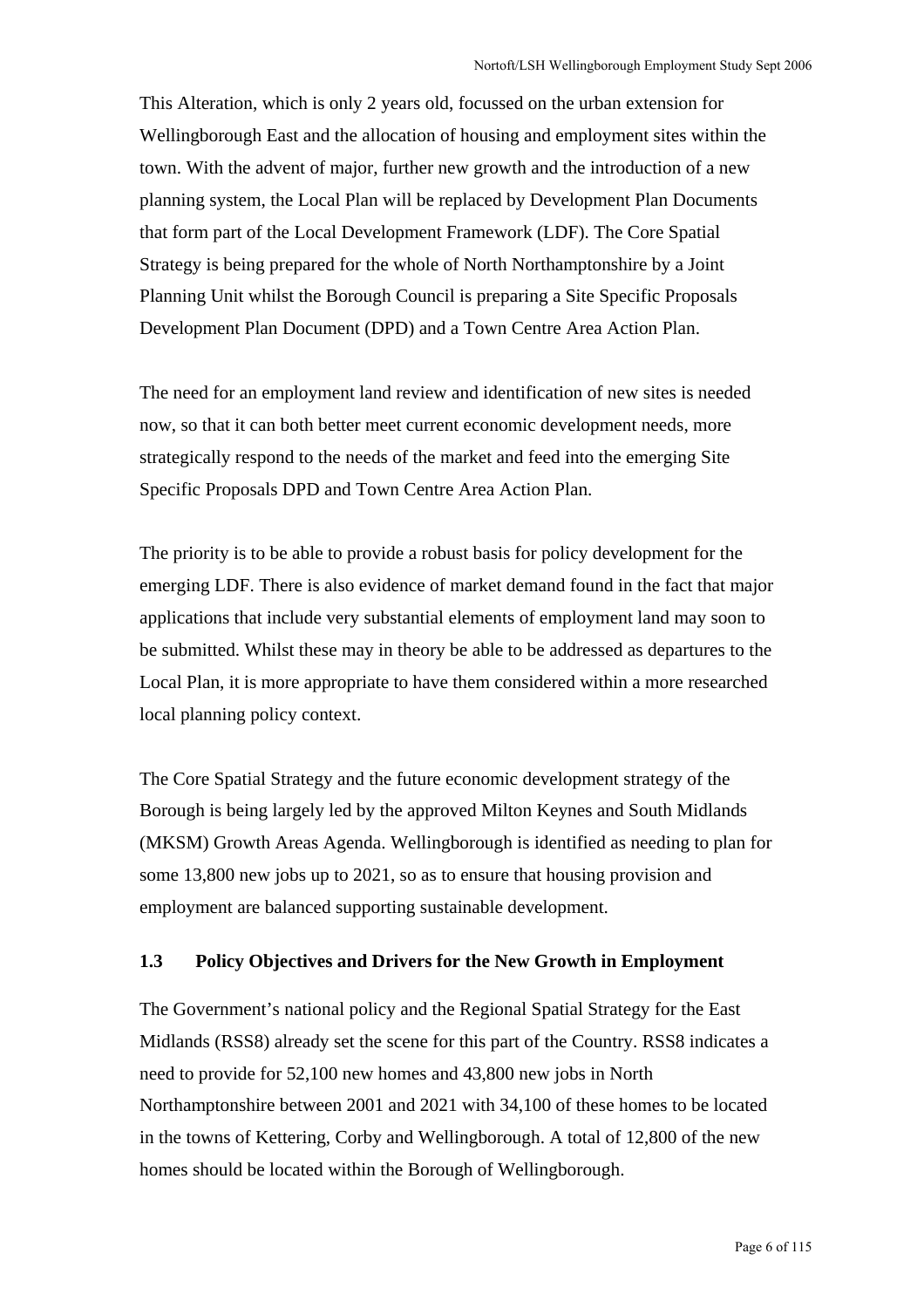The LDF Spatial Objectives for Employment

The following bullet points are abstracts from the draft objectives for the Site Specific Proposals Development Plan Document (Issues and Options Feb 2006) that specifically relate to employment issues:

- To locate development where it will provide the opportunity for people to satisfy their day-to-day needs for employment, shopping, education and other services locally or in locations which minimise the need to travel and where there are modes of transport available in addition to the motor car.
- To locate development where it will ensure the maximum use of previously developed land and minimise the loss of countryside and the best and most versatile agricultural land.
- To ensure that the provision of new (12,800 units) housing is accompanied by the creation of 13,800 new jobs to meet indicative employment needs to 2021 and that housing and employment growth takes place in balance.
- To provide for the development of employment land on a variety of sites to support an increased diversity of employment opportunities and attract high quality investment and skilled jobs.

#### **1.4 Employment Study Methodology**

The core brief for the Wellingborough Employment Study was to:

- Identify potential sites for employment development; specifically B1, B2 and B8 use classes.
- Assess those potential sites for suitability of development and deliverability both in terms of sustainability and commercial viability.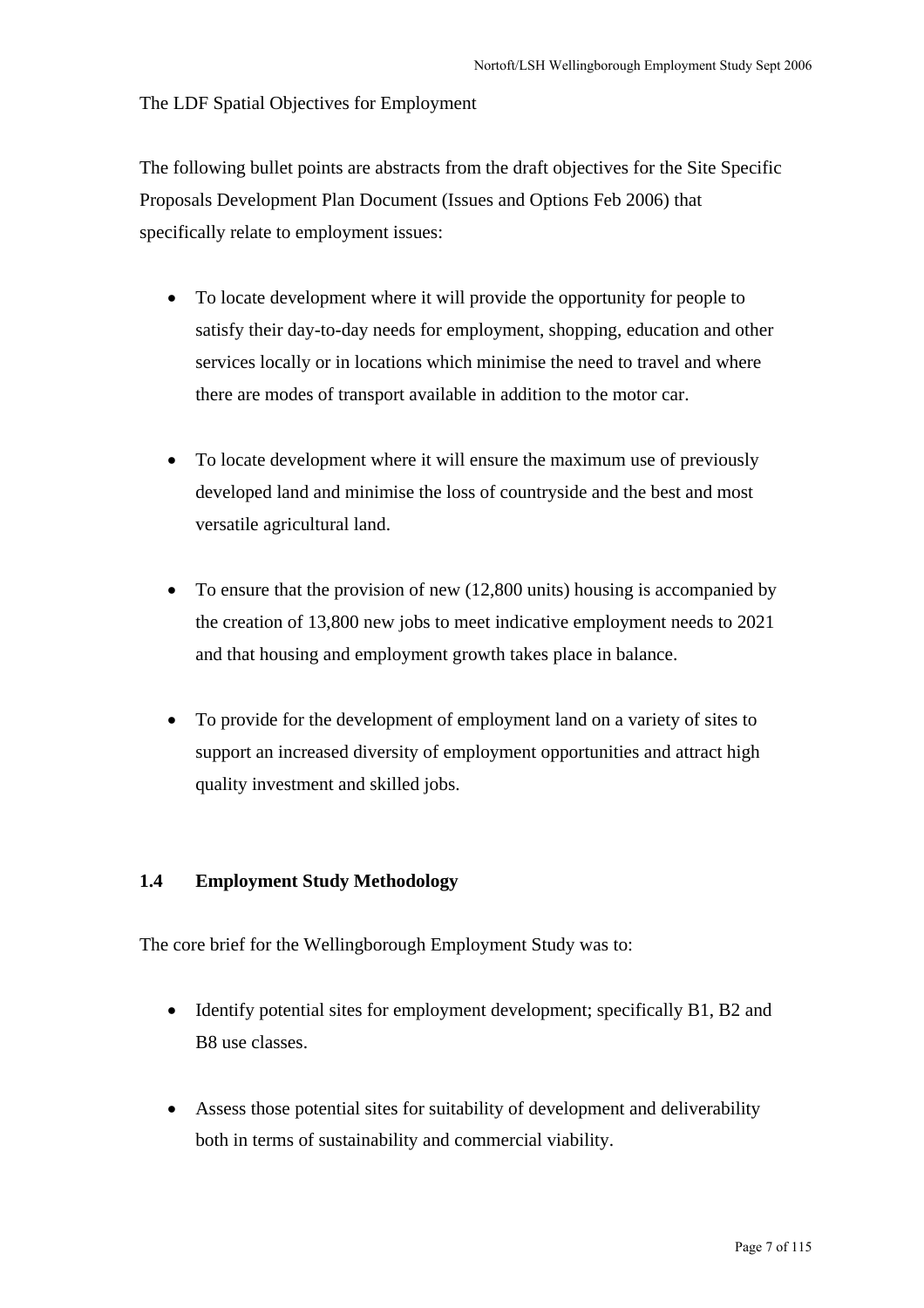- Produce a list of options of sites with an appraisal of the pros and cons of each
- Provide an assessment of the viability and deliverability of the sites
- Provide a final selection of prioritised deliverable sites and;
- Set this within the context of the Northamptonshire Commercial Property and Employment Land Assessment Review - CoPELA (Tym and LSH 2006)

In order to achieve the above Nortoft and LSH were to undertake:

- an employment market appraisal;
- an economic strategy and planning policy appraisal
- a sites assessment process

#### **1.5 Types of Employment Land**

The requirement for this study is to focus on the identification of sustainable yet deliverable locations.

The policy base for the writing of employment land reviews is set out in the ODPM's Employment Land Reviews Guidance Note. Here it is stated that: "Employment Land Reviews are a key component of the evidence base for policy and proposals in Local Development Frameworks (LDFs) and the Regional Spatial Strategy (RSSs) and form part of the continuing 'plan, monitor and manage' approach to creating spatial strategies at the regional and local levels. The prioritisation of identified employment land in this employment study reflects the given split in employment types assessed on supply and demand by the Council having taken into account detailed regional, sub-regional and local research and policy". The relevant stage in the ODPM (now DCLG) identified process is "Stage 3: Identifying a 'New' Portfolio of Sites".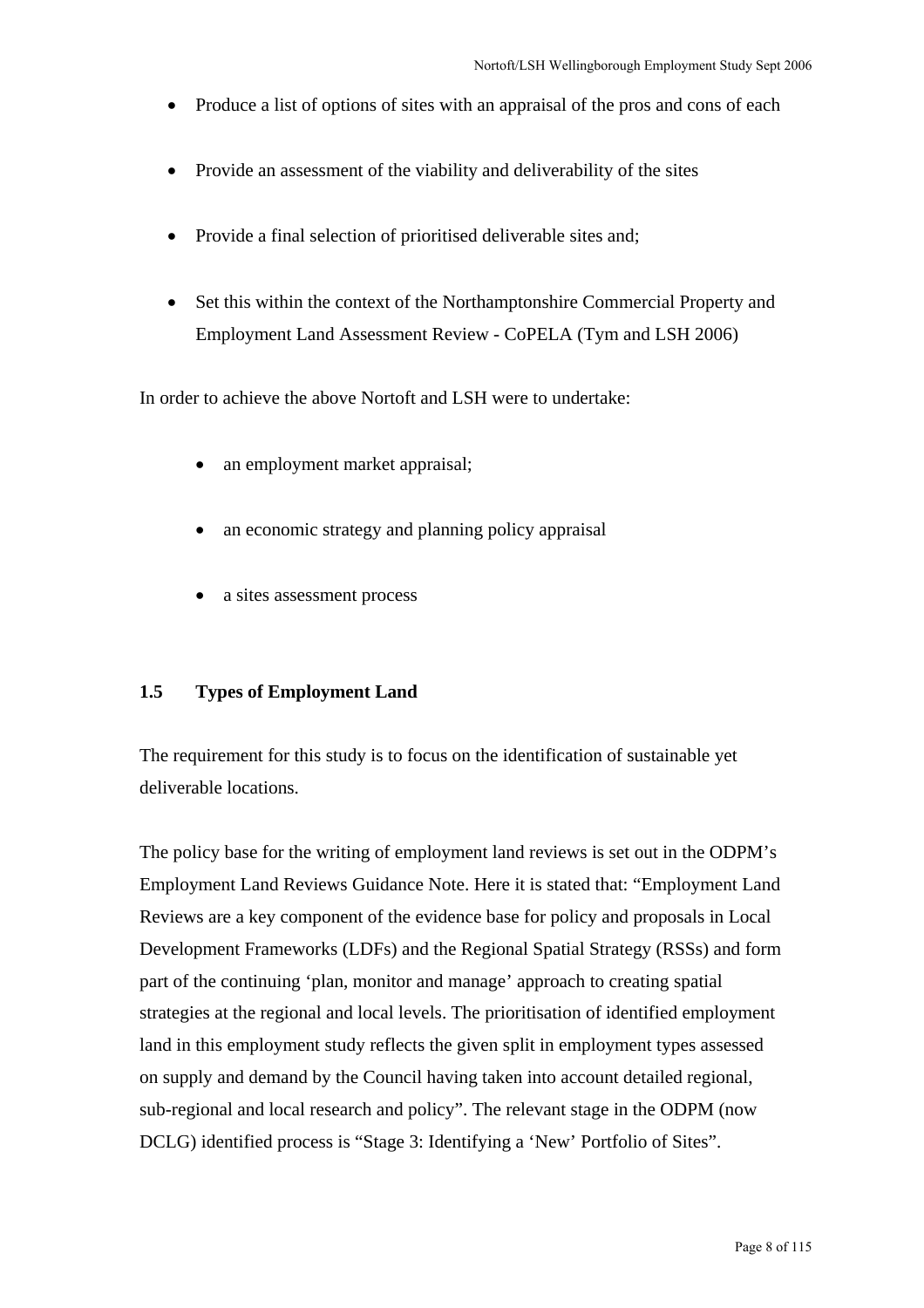The identification of locations has been informed by the relevant needs of different types of specified employment land use, specifically being B1, B2 and B8 uses, as understood from local market research and from the CoPELA Review (Tym and LSH 2006). It is to be noted that retail and other employment uses are not part of this study.

The implications of the emerging CoPELA Review (Tym/LSH July 2006) are dealt with in Chapter 6.

This study is specifically intended to identify future employment needs within the broader remit of the emerging draft Core Spatial Strategy for North Northamptonshire (CSS). It also considers land already allocated for employment development (but not developed) from the Local Plan. These are identified so that "new" land can be identified.

The Council on commissioning this report asked for existing permissions not yet built to be considered but not speculative applications or applications likely to be submitted. The consultants have however made some consideration of possible land areas within the area of search, broadly in line with the emerging Core Spatial Strategy for North Northamptonshire (CSS), but in part with a view to other potential major application areas.

This report prioritised sites so as to allow for flexibility to determine the amount of land to be allocated within the CSS and LDF. The amount of land will be in part influenced by the emerging CoPELA results and in part by the need to secure 13,800 jobs.

Others may make a case that wider than local needs and demands may require a regional or even national allocation of more land. This however is beyond the scope of this report.

The study thus allows for consideration of land with best potential for employment uses not only up to 2021 but also to cover the period between 2021 and 2031. It is recognised though that predictions of supply/demand, land employment type and location for the period from 2021 to 2031 will need to be reviewed on a rolling basis as circumstances change.